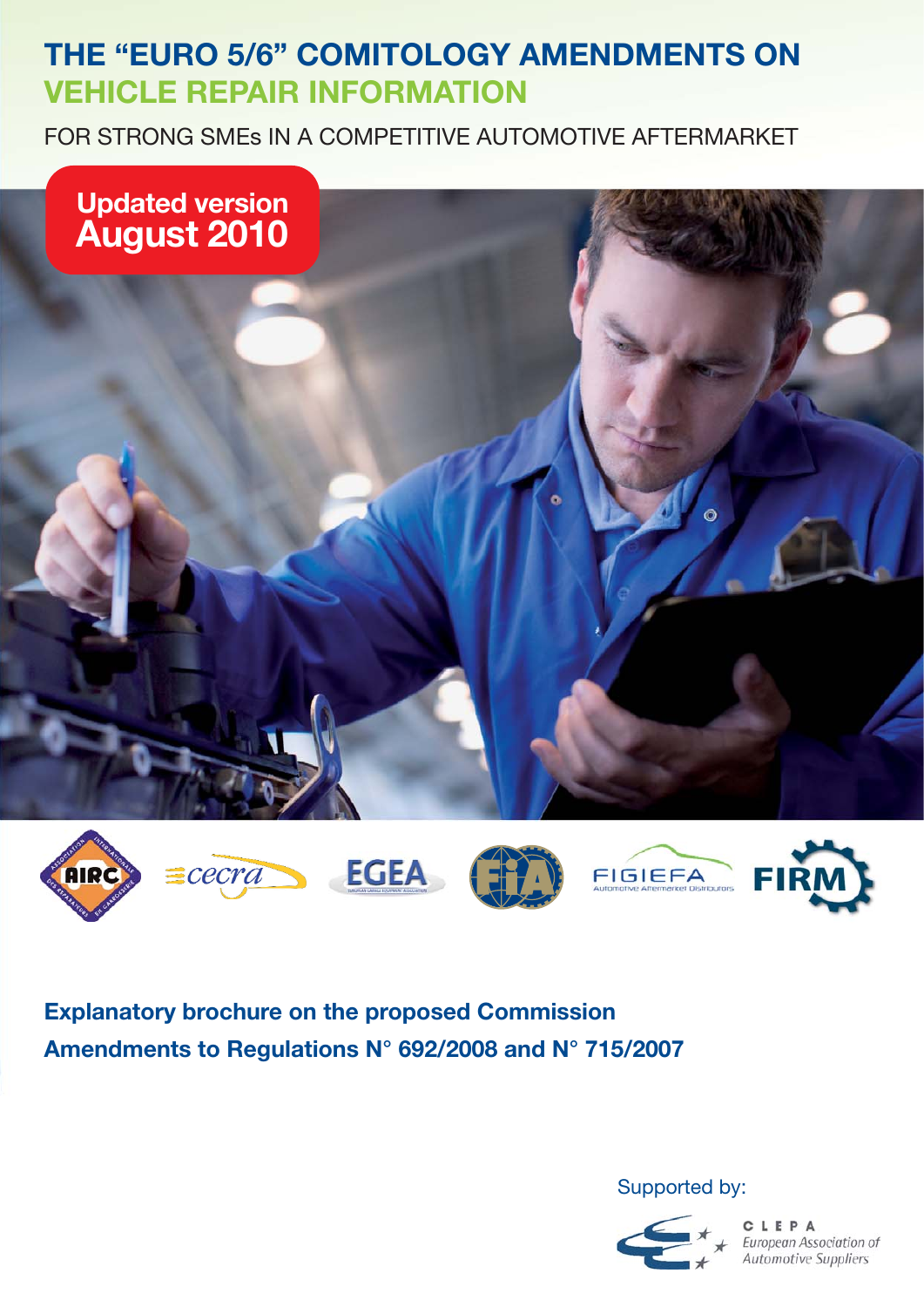# **UNEQUIVOCAL PARTS IDENTIFICATION EQUAL OPPORTUNITY FOR ALL MARKET PLAYERS**

## **TODAY'S VEHICLES – VARIETY OF MODELS AND VARIANTS**

Due to technical progress and a growing number of vehicle types and variants, the parts and components used in vehicle assembly are increasingly complex and difficult to identify. Different types of vehicles need different types of replacement parts and even within the same model, parts may differ. For instance, it is no longer sufficient to indicate that there is e.g. a brake pad for "The Volkswagen Golf model 2007", because different 2007 Volkswagen Golfs may require different brake pads. Therefore, it has become increasingly problematic for even the most highly skilled and trained repairers to identify the suitable replacement parts for a specific vehicle.

### **WHY IS UNEQUIVOCAL PARTS IDENTIFICATION SO IMPORTANT?**

Unequivocal identification of parts, systems and components is crucial in the independent aftermarket not only for the correct repair and maintenance of the vehicle. It is also essential to ensure the delivery of the correct parts from the parts producer and the parts wholesaler to the workshop.

If the workshop does not have access to the correct data on the component used in the respective vehicle to be repaired, the wrong replacement parts may be delivered and fitted, which is a threat to car safety and environmental compliance. If a part is fitted whose specifications do not exactly meet the functional and physical requirements, the vehicle's safety and integrity can be compromised, and product and service liability is affected.

#### **WHO NEEDS UNEQUIVOCAL PARTS IDENTIFICATION?**

The entire multi-brand aftermarket chain needs it. Parts producers must be able to accurately reference their products. Publishers must be able to create accurate independent multi-brand parts identification databases and parts catalogues. Parts distributors must be able to identify parts rapidly and clearly and to deliver them without supply errors. Workshops must be able to carry out the repairs efficiently for the benefit of the motorist consumer.

#### **HOW TO ENSURE UNEQUIVOCAL PARTS IDENTIFICATION?**

The identification of the correct replacement parts is based on the information about which part is fitted in the vehicle - the original equipment (OE). The only way to determine exactly which particular part is currently built into the vehicle is to clearly identify a part, system or component by its vehicle manufacturer's OE parts number which is related to the unique Vehicle Identification Number (VIN) of each vehicle.

#### **WHAT IS 'PARTS IDENTIFICATION DATA'?**

Parts identification data is a set of information (a correlation of numbers) which attributes a spare part (as identified by the vehicle manufacturer's original spare part number) to a specific vehicle (as identified by its VIN number). It is the relationship between the VINs and the allocated vehicle manufacturer's OE spare parts numbers in a digital form, which enables access to and processing of the data with standard IT systems.

...the parts and components used in vehicle assembly are increasingly complex and difficult to identify.

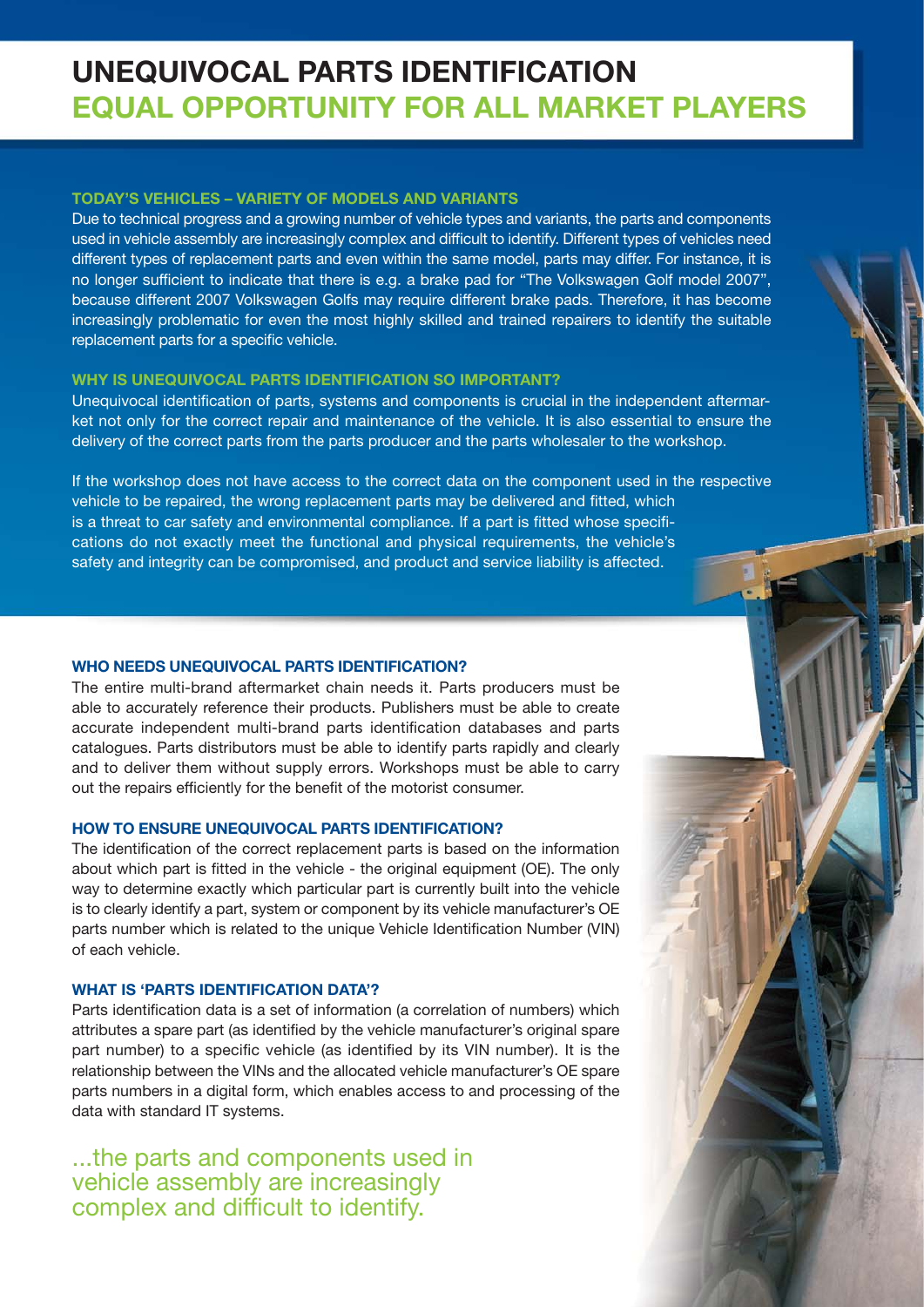#### **DOES THIS DATA ALREADY EXIST?**

Yes. Vehicle manufacturers do compile this kind of information for the production of their own spare parts catalogues. Many manufacturers offer VIN-based search engines, with which suitable parts for a vehicle can be identified. A parts catalogue could hardly exist if the vehicle manufacturer did not have data on the relationship between the VIN of a vehicle and the parts suitable for it. Moreover, vehicle manufacturers do provide the parts identification data to service providers such as Lexcom who is operating a multi-brand Internet system for the sale of OE parts (www.partslink24.com). Thus the data as requested by the multi-brand aftermarket can be released without significant effort.

**Vehicle manufacturers change their original parts and components (and consequently the OE-spare part numbers) frequently. This may be due to product development, logistical or commercial reasons such as changing an OE supplier. Vehicle manufacturers do normally not communicate these changes to the independent aftermarket. Where independent operators are not aware of these changes or "silent recalls", they are in danger of supplying or using unsuitable parts or components.**

## **WOULD VEHICLE MANUFACTURERS HAVE TO COMPLETELY CHANGE THE STRUCTURE OF THEIR PARTS DATABASES?**

No. Parts identification data does exist as a basis for vehicle manufacturers' spare parts catalogues. Vehicle manufacturers may make this data available in their own proprietary format. As such, the information need not be presented 'tailor-made', though it must be given in an easily accessible manner. Independent operators have ample experience of using modern data processing technologies, which make it possible to process large amounts of data securely. Moreover, vehicle manufacturers are allowed, under the Euro 5/6 Regulation, to require the payment of a reasonable fee.

#### **IS A STANDARDISATION ENVISAGED?**

Standardised access to repair and maintenance information is one of the core elements of the Euro 5/6 Regulation. As such, it is envisaged to mandate the European standardisation body CEN with the development of a 'common structured process' for the exchange of the parts identification data. Actually, for the access to technical information already contained in the Euro 5/6 typeapproval legislation, this process is currently ongoing.

### **WHY IS IT NOT ENOUGH TO GET "THE SAME INFORMATION" AS AUTHORISED DEALERS?**

There is a difference, mainly in form. The current parts identification is tailored to the retail (workshop) level on the basis of an individual repair job at hand where a vehicle with a known VIN has

to be repaired. However, this case-by-case access mode is not at all suitable for other aftermarket operators, such as parts producers, publishers and parts distributors. They have to offer their products and services in a multi-brand environment and in a business which implies repeated use of data. They need the parts identification data in bulk and in an electronically processable form.

### **WOULD VEHICLE MANUFACTURERS HAVE TO REVEAL CONSTRUCTION DATA OR SPECIFIC KNOW-HOW?**

No. The amendment is about identifying the correct spare parts for each vehicle. It has nothing to do with the design or manufacture of vehicles. The vehicle's identification number (VIN) is just a product number, which enables the traceability of a "complex product" in case of a construction default and consequent recall action, as is obligatory in EU member states as a consequence of the EU's product safety legislation.

#### **WHY IS THIS AMENDMENT NEEDED NOW?**

The current amendment is needed to adapt the parts identification methods to technical progress and to pass to an electronic, state-of-the-art processing method based on the relation between the VIN and parts numbers. Vehicle manufacturers themselves use this VIN-OE parts number link to increase the efficiency in their own parts ordering systems. The refusal to grant access to this unequivocal parts identification method leads to a discrimination and foreclosure of independent operators. The current amendment is needed to create a level playing field for all businesses operating in the automotive spare parts market.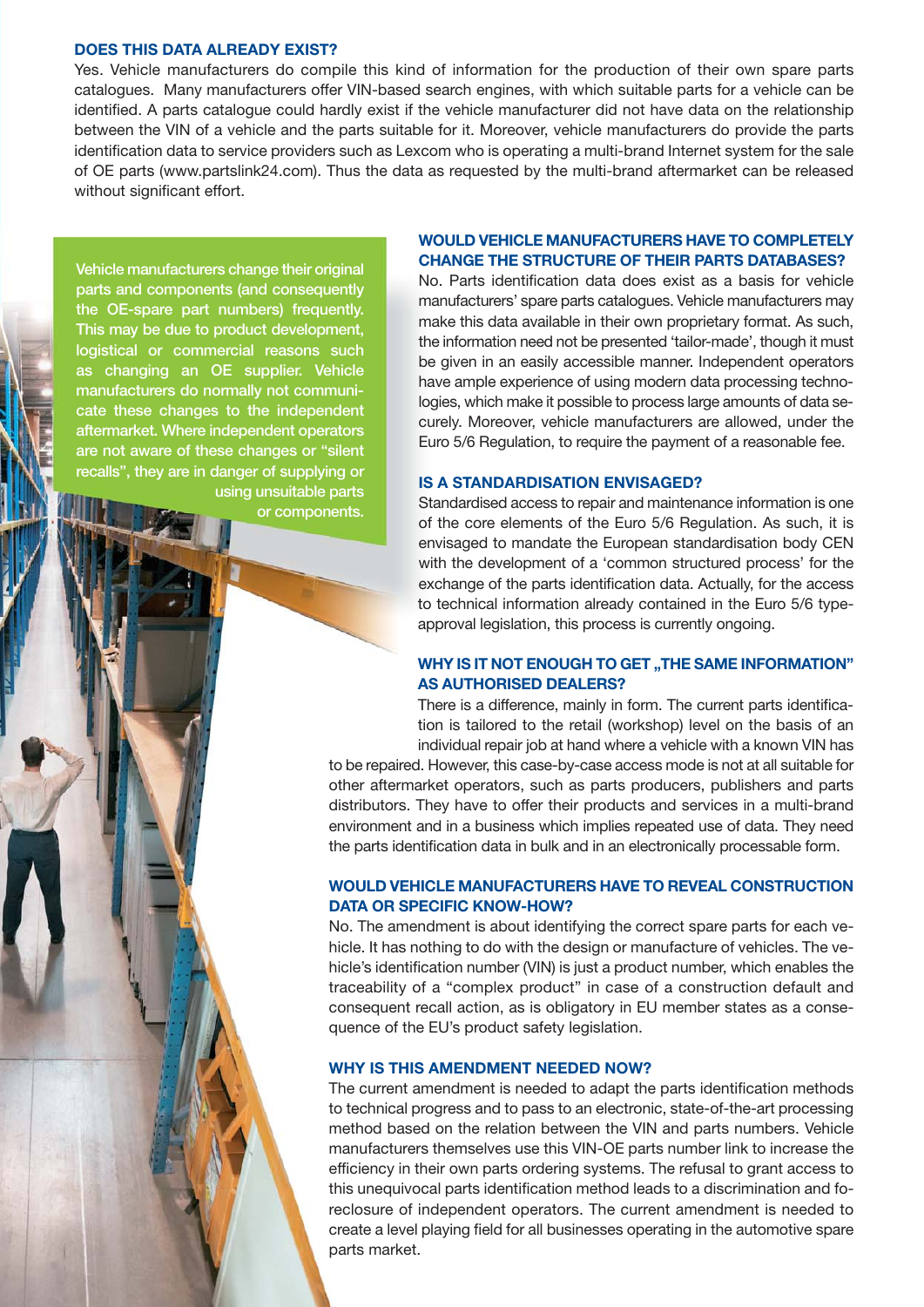

## **TO WHICH VEHICLES DOES THIS DATA APPLY?**

According to the scope of the Euro 5/6 Regulation, the information to be provided only relates to newly type-approved vehicles and not retrospectively to the entire vehicle park. New vehicle types are ever more complex, which is why parts identification has become particularly challenging with recent models.

### **WHY SHOULD 'PARTS IDENTIFICATION DATA' BE AN ISSUE FOR THE EUROPEAN LEGISLATOR?**

Independent aftermarket operators have repeatedly asked for access to this modern parts identification, but have been constantly refused by vehicle manufacturers. As the vehicles' safety and integrity are at stake when they refuse to release the correct parts identification, vehicle manufacturers' refusal to supply the relevant data becomes a matter of the European legislator. It is no longer a matter of letting vehicle manufacturers decide whether it suits their business model to grant access to this data or not.

The Euro 5 Regulation contains the requirement that technical information is to be made available to all independent automotive market operators, including parts producers, publishers and independent parts distributors. This is why the Commission introduced the clarification in the current Comitology procedure.

## **WHO SUPPORTS THE COMMISSION'S AMEND-MENT?**

European sector organisations representing the entire automotive aftermarket chain, notably the suppliers of automotive components (CLEPA), the wholesalers of replacement parts (FIGIEFA), body repairers (AIRC), independent and authorised repairers (CECRA), garage tools and test equipment manufacturers (EGEA) as well as the motoring consumers' association (FIA). Altogether, these organisations represent more than 830.000 enterprises employing 4.6 million people across Europe as well as 34 million motoring consumers affiliated to motoring and touring clubs.

## **WHY ARE THE RULES OF THE NEW COMPETI-TION LAW FRAMEWORK NOT SUFFICIENT?**

The competition law Guidelines for the automotive sector state that "parts codes and any other information necessary to identify the correct car manufacturer-branded spare part to fit a given individual motor vehicle" should be made available. Yet the text remains silent on how access should be given. This makes however all the difference between a workable or unworkable solution.

The legislation would fail to be effective in practice if entire categories of market operators were not given the opportunity to offer their products and services in an efficient multi-brand environment. This is why parts producers, publishers and parts wholesalers need to not simply get 'easy' access to the vehicle manufacturer's database, but rather to read-out and retrieve multiple sets of data in one request.



...it has become increasingly problematic for even the most highly skilled and trained repairers to identify the suitable replacement parts for a specific vehicle.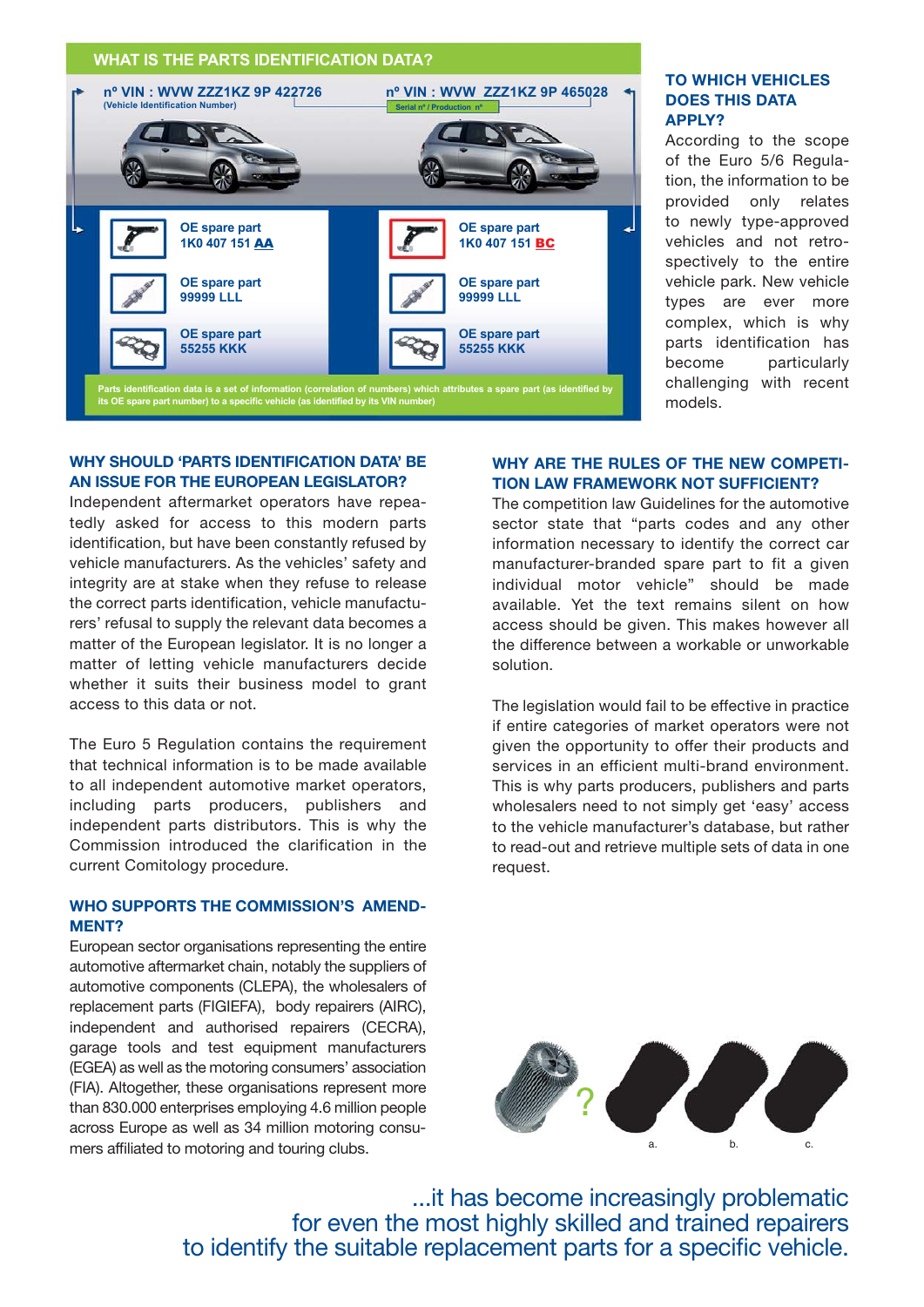# **THE AUTOMOTIVE AFTERMARKET WITHOUT ACCESS TO PARTS IDENTIFICATION DATA**

The current lack of transparency in parts identification creates an undue impediment of competition to the benefit of vehicle manufacturers. The Commission's amendment would remove the present competitive disadvantage with which independents are faced today, by allowing them to identify accurately the spare parts needed. When it comes to parts, repair and maintenance information, vehicle manufacturers should not be allowed to abuse their monopoly power.

# **THE CONSEQUENCES OF THE NON ACCESS TO THE PARTS IDENTIFICATION DATA WILL INCLUDE:**

# -**IMPEDING THE COMPETITIVENESS OF PARTS PRODUCERS**

Without access to the parts identification data, Original Equipment (OE) suppliers and independent parts producers risk losing their independent aftermarket businesses. They would not be in a position any longer to supply freely their products independently from the vehicle manufacturers. However, this part of their activity is particularly important as the aftermarket turned out to be a stabilising factor in the current economic crisis. In particular OE suppliers would become dependent on vehicle manufacturers.

# **CONTRIGUES ALL STATES WHOLESALERS OUT OF THE MARKET**

Parts wholesalers play a key role in the supply of spare parts for multi-brand and independent repair shops. Throughout the entire European Union and especially in remote areas where personal mobility is essential, their logistic systems and delivery services must ensure the supply of parts in a timely and accurate manner. Without access to parts data, the supply of multi-brand products and services would be threatened thus inevitably engendering a loss of customers.

# **CUTTING OFF AN EFFICIENT SUPPLY SOURCE FOR WORKSHOPS**

Without a true alternative for the supply of replacement parts, independent and authorised workshops would be forced to buy their spare parts from one unique source, the vehicle manufacturer, at monopolistic prices.

# -**HINDERING CONSUMERS' FREEDOM OF CHOICE**

Vehicle owners too would suffer from the sole availability of replacement parts from one source. Their right to choose where and how to have their vehicles repaired would be seriously impaired.

*The automotive aftermarket is a chain; its members play a key role in maintaining affordable mobility for 260 million motoring consumers in Europe. Ensuring unequivocal parts identification for all independent aftermarket operators is a crucial element in guaranteeing true competition in the market while maintaining the safety and environmental performance of vehicles throughout their lives.*